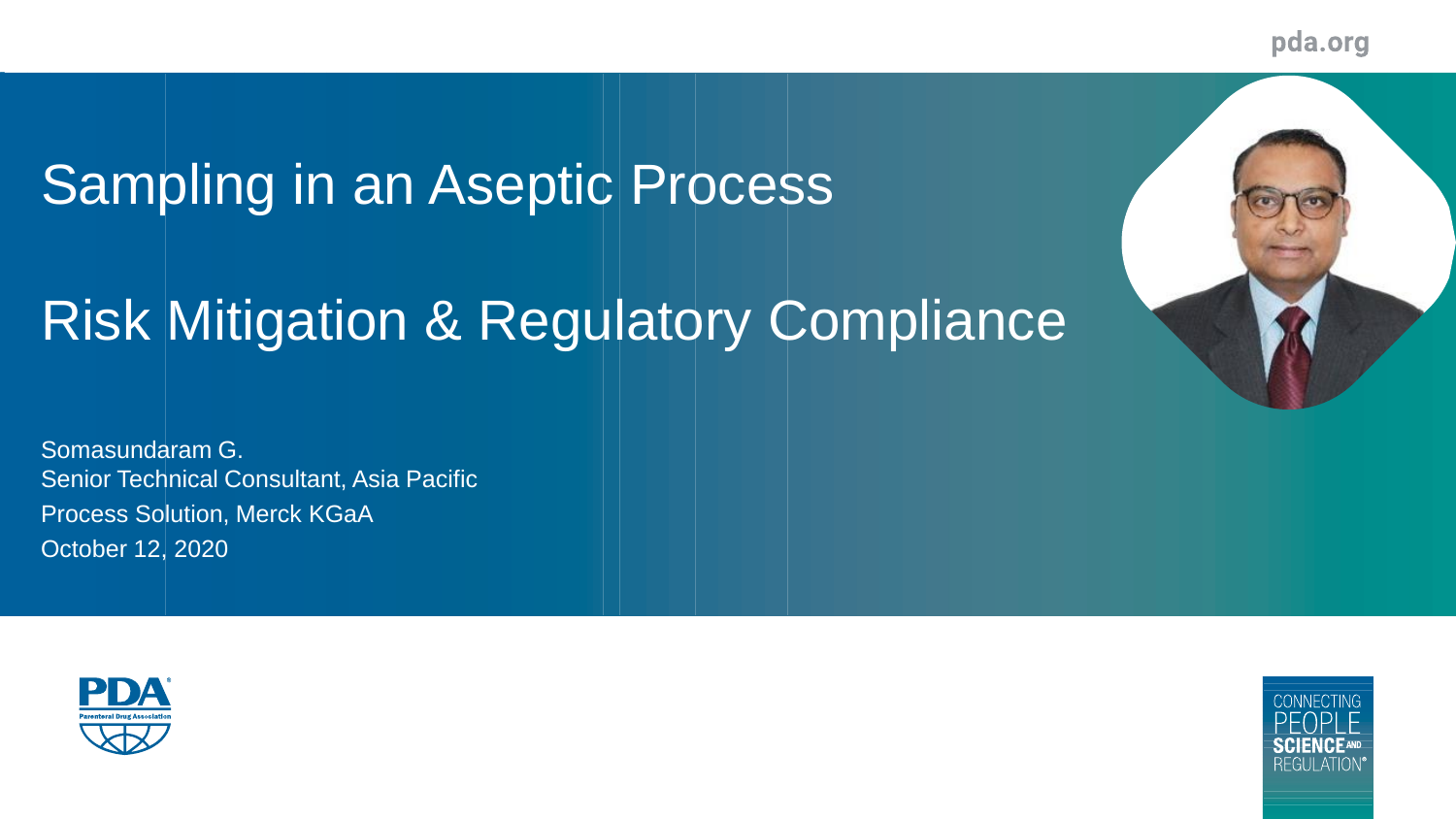

The life science business of Merck KGaA, Darmstadt, Germany operates as MilliporeSigma in the U.S. and Canada

# **Millipore**.

Preparation, Separation, **Filtration & Monitoring Products**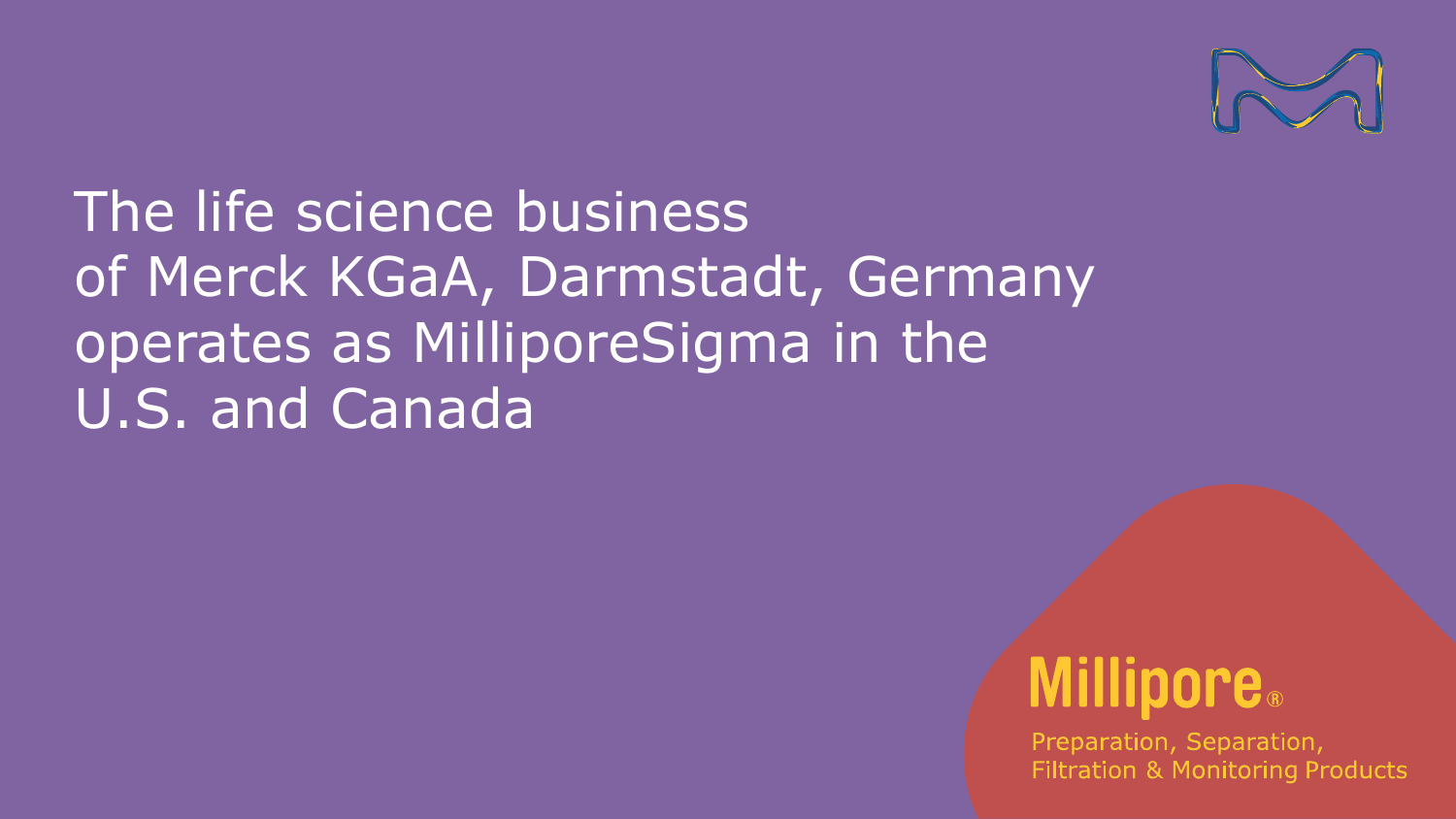

# Agenda



**Introduction to Sampling – Where, What & Challenges**



2 **Regulatory recommendations and corresponding needs – Key Drivers**



**Complexity and Risks of traditional sampling methods**



**Key considerations for Closed & Disposable sampling options**

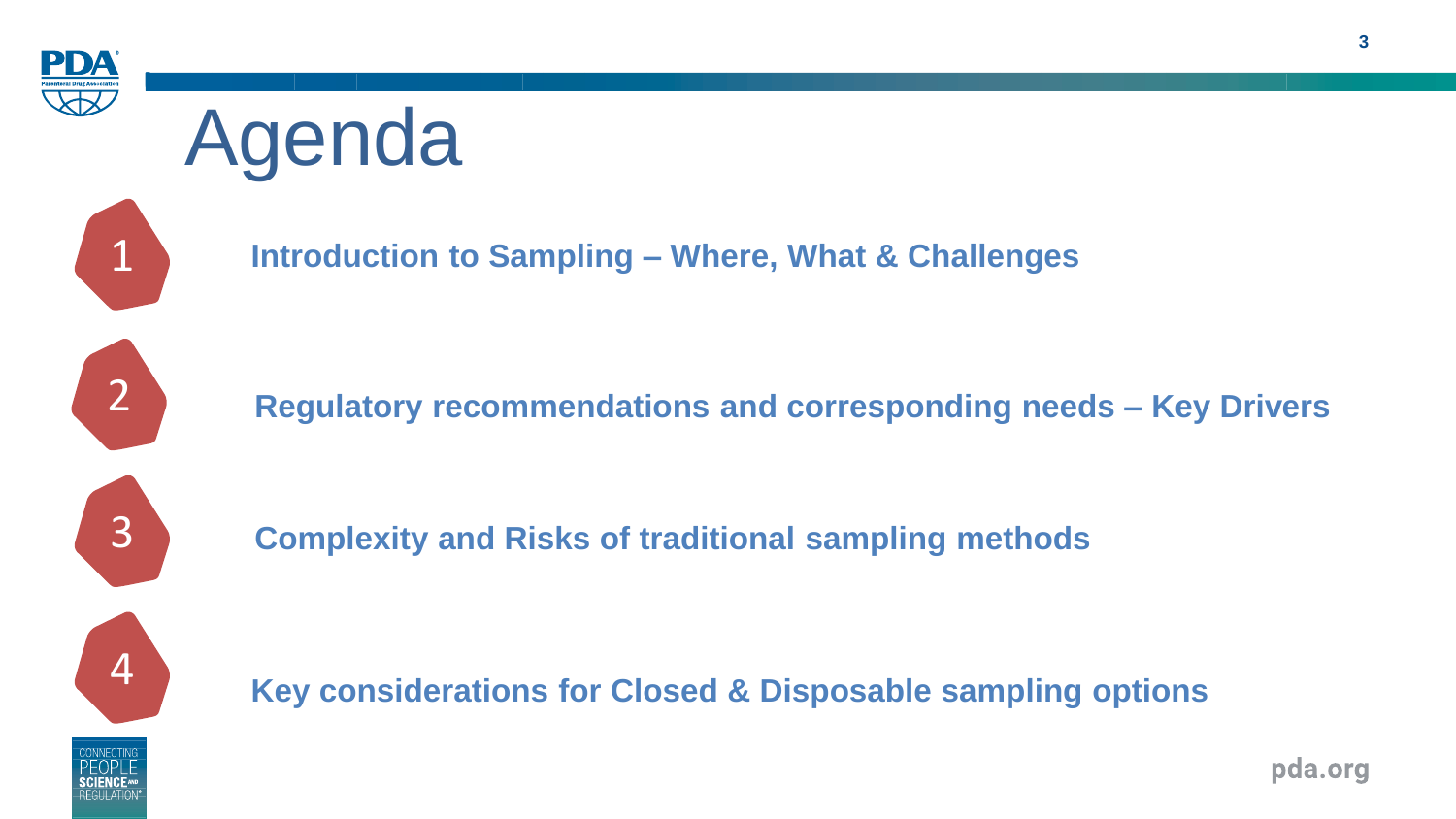

# Introduction to Sampling Where, What & Challenges



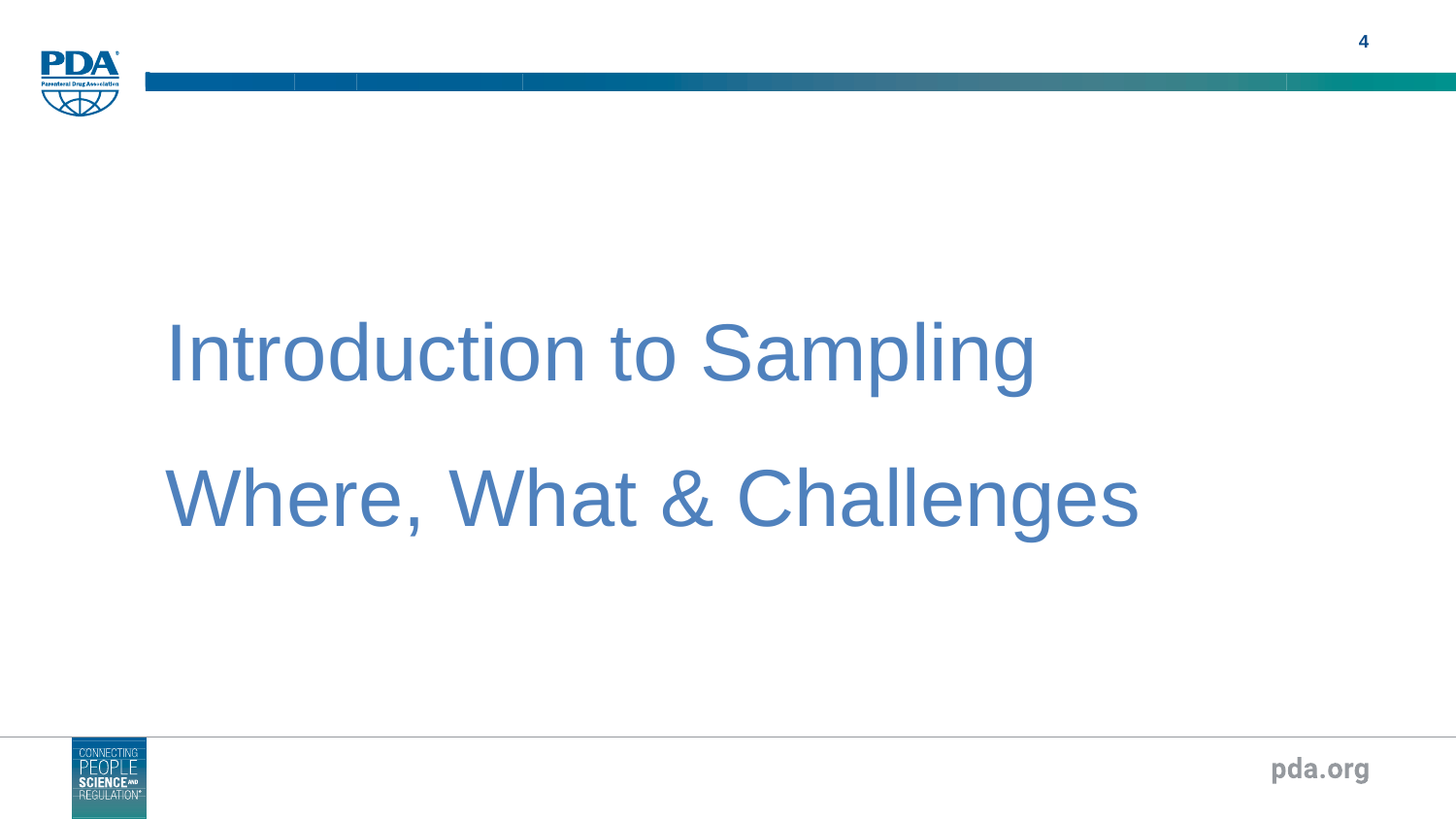### Aseptic processing  $-A$  path full of pitfalls...<br>Master Cell Bank  $-D$  Working Cell Bank  $-D$  seed Train



Biopharma manufacturing operations require substantial precautions to prevent microbial ingress:

- Highly trained personnel
- 2 A risk-based approach to contamination control and a dedicated strategy
- 3 Resulting in significant costs:
	- − Infrastructure
	- − Day-to-day operations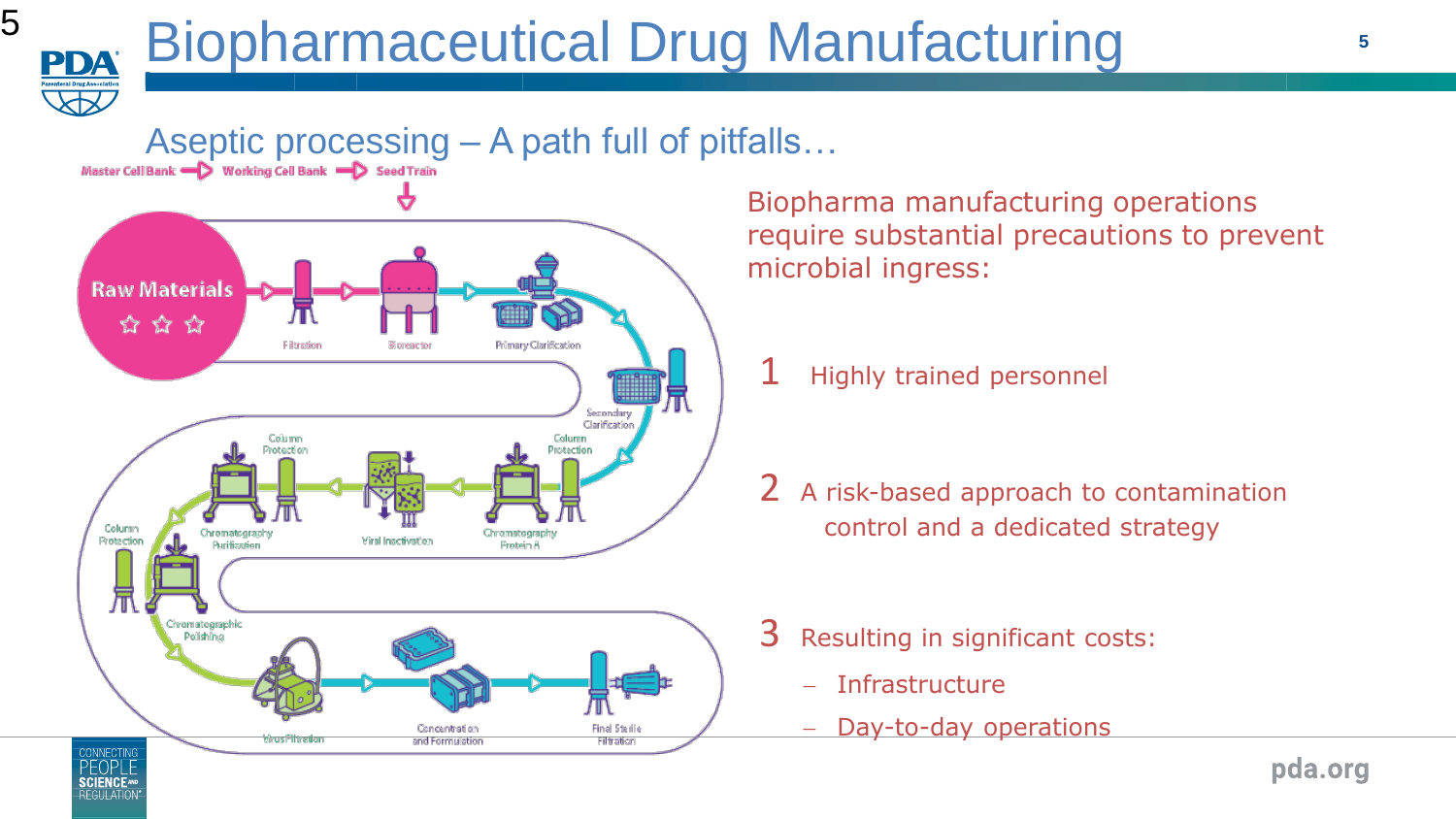## Introduction to sampling

#### What are The Requirements and Challenges?

- Representative Sample :
	- Composition
	- Non-operator dependent
	- Repeatable
- Protect the Process (Contamination-free)
- Protect the Person (Contained)
- Protect the Product (Contained)
- Easy of Use

6

– Save Time and Cost Efficient



In today's biopharmaceutical market, sampling is critical during every step in the manufacturing process. An imprecise or false positive result can lead to a quarantine as well as the need to repeat the analysis.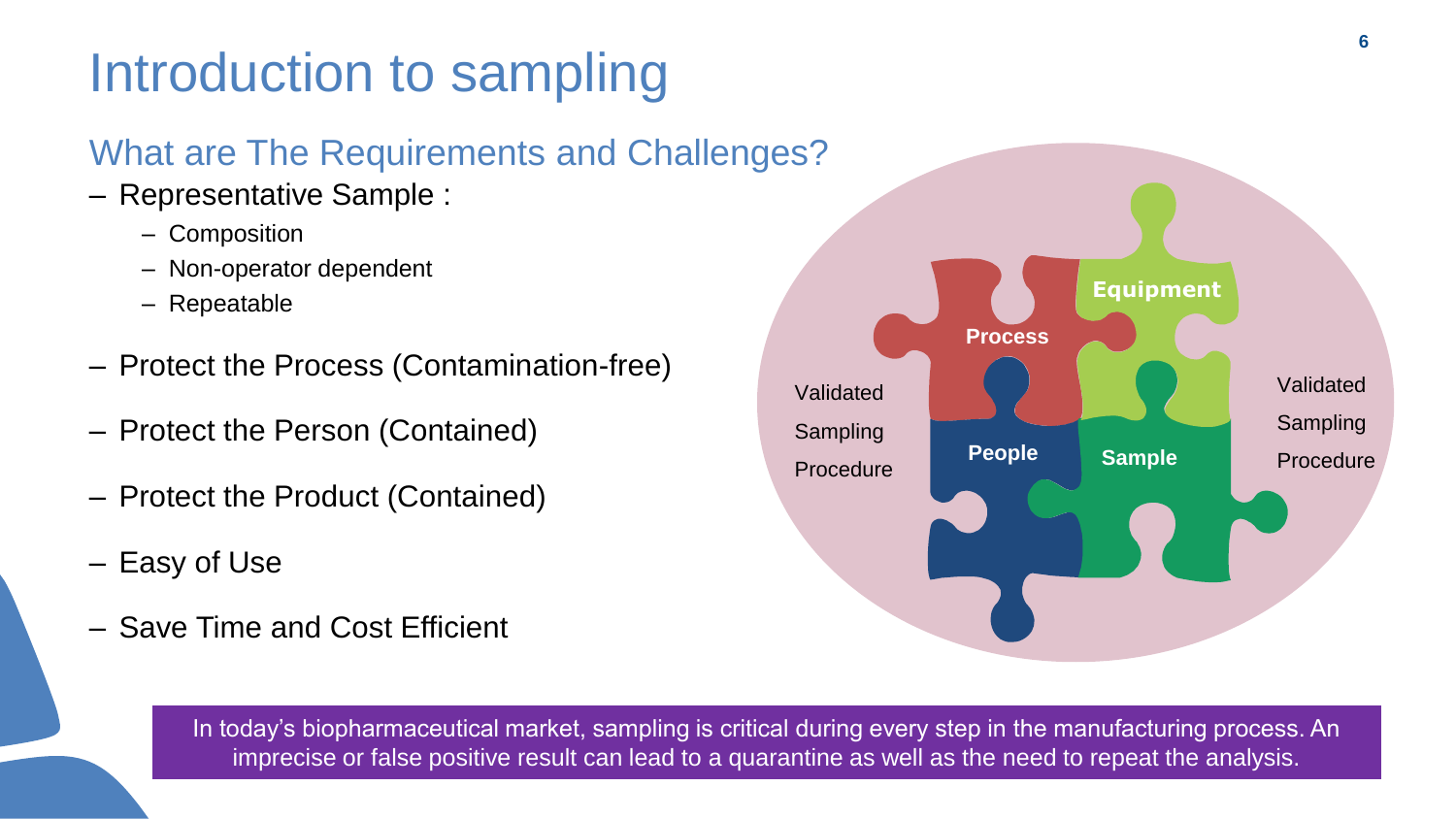### **Sampling in Bioprocesses**



|                            | <b>Bioreactor</b><br><b>Seed train</b> | <b>Buffer/Media</b><br><b>Preparation</b> | <b>Bioreactor</b><br><b>Production</b> | <b>Purification</b> | <b>Sterile Filtration</b> |
|----------------------------|----------------------------------------|-------------------------------------------|----------------------------------------|---------------------|---------------------------|
| pH                         |                                        |                                           |                                        |                     |                           |
| Conductivity/ Osmol        |                                        |                                           |                                        |                     |                           |
| <b>Cells</b>               |                                        |                                           |                                        |                     |                           |
| <b>Metabolites</b>         |                                        |                                           |                                        |                     |                           |
| Protein analysis           |                                        |                                           |                                        |                     |                           |
| Bioburden & Archiving      |                                        |                                           |                                        |                     |                           |
| Endotoxin                  |                                        |                                           |                                        |                     |                           |
| Other (virus, by products) |                                        |                                           |                                        |                     |                           |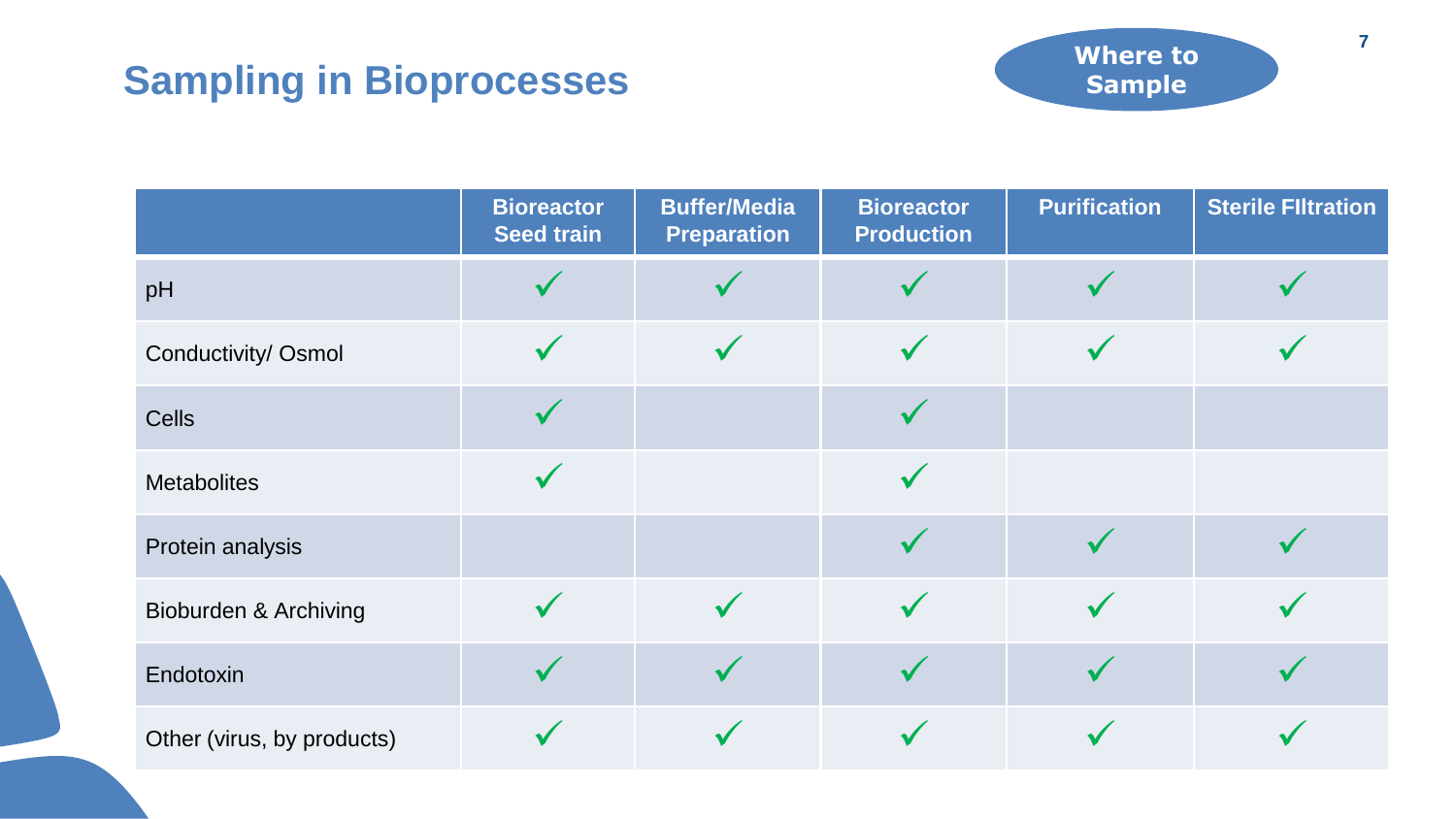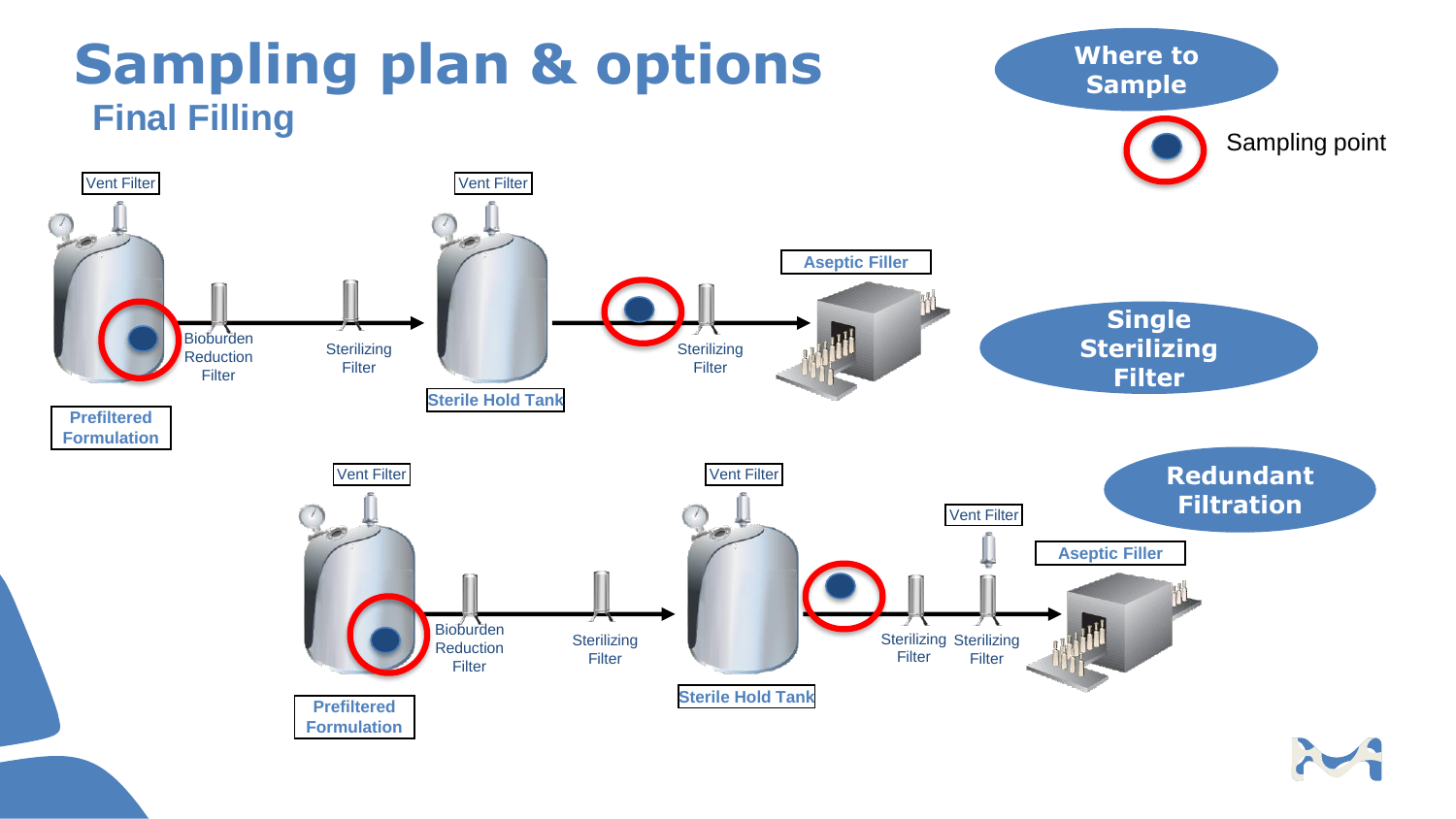

# Regulatory recommendations and

# corresponding needs –

Key Drivers



9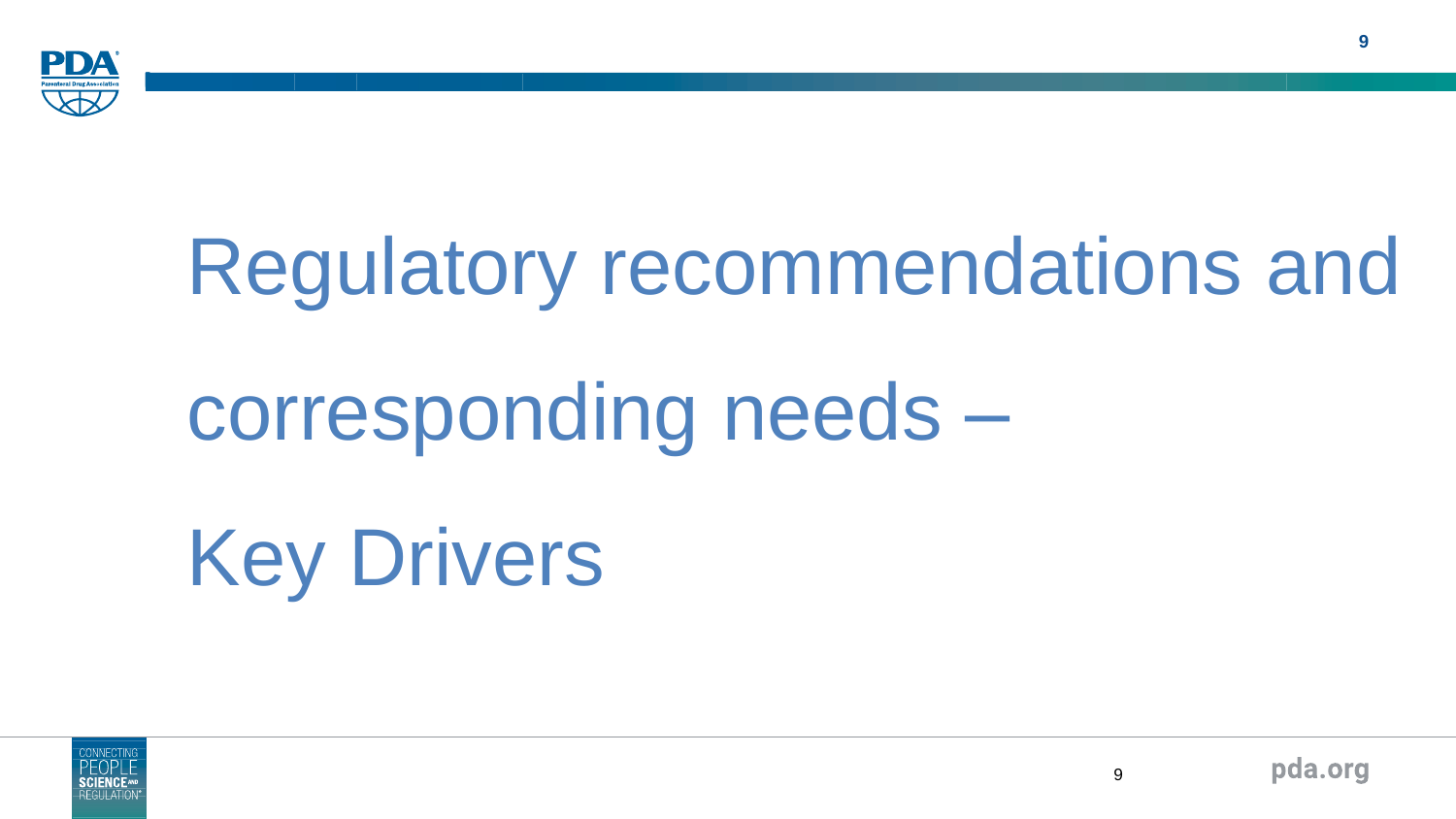# Drivers for Aseptic Process Sampling

**PDA** 



pda.org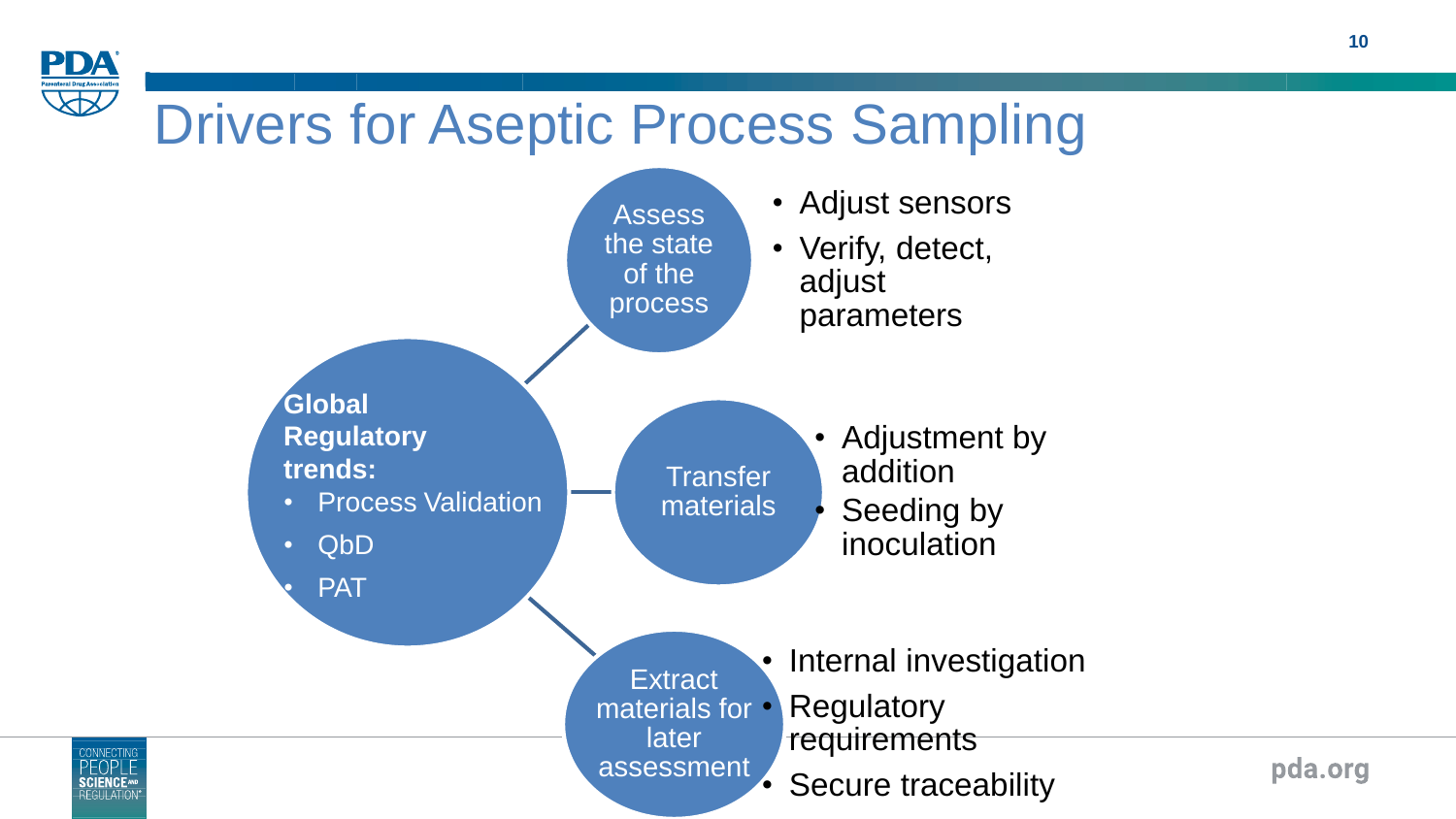

## Relevant Regulatory Agencies & Industry Associations

| <b>Regulatory Agencies /</b><br><b>Industry Associations</b>                                                  | <b>Relevant</b><br><b>Documentation</b>                                                                                                               |
|---------------------------------------------------------------------------------------------------------------|-------------------------------------------------------------------------------------------------------------------------------------------------------|
| <b>Food and Drug Administration</b>                                                                           | cGMP guidance                                                                                                                                         |
| <b>World Health Organization</b>                                                                              | <b>Annex 2</b> – Good manufacturing guidance for API<br><b>Annex 4 - Good Manufacturing Practices for pharmaceutical</b><br>products: main principles |
| <b>European Medicines Agency</b>                                                                              | <b>GMP Annex 1 - Manufacture of Sterile Medicinal Products</b>                                                                                        |
| International Council for Harmonization of Technical<br><b>Requirements for Pharmaceuticals for Human Use</b> | ICH Q7 - GMP guidance for API                                                                                                                         |
| <b>Parenteral Drug Association</b>                                                                            | Report #69 - Bioburden and Biofilm Management in<br><b>Pharmaceutical Operations</b>                                                                  |
| The Pharmaceutical Inspection Convention and<br><b>Pharmaceutical Inspection Co-operation Scheme</b>          | Guide to good manufacturing practice for medicinal products -<br>Part I                                                                               |



**11**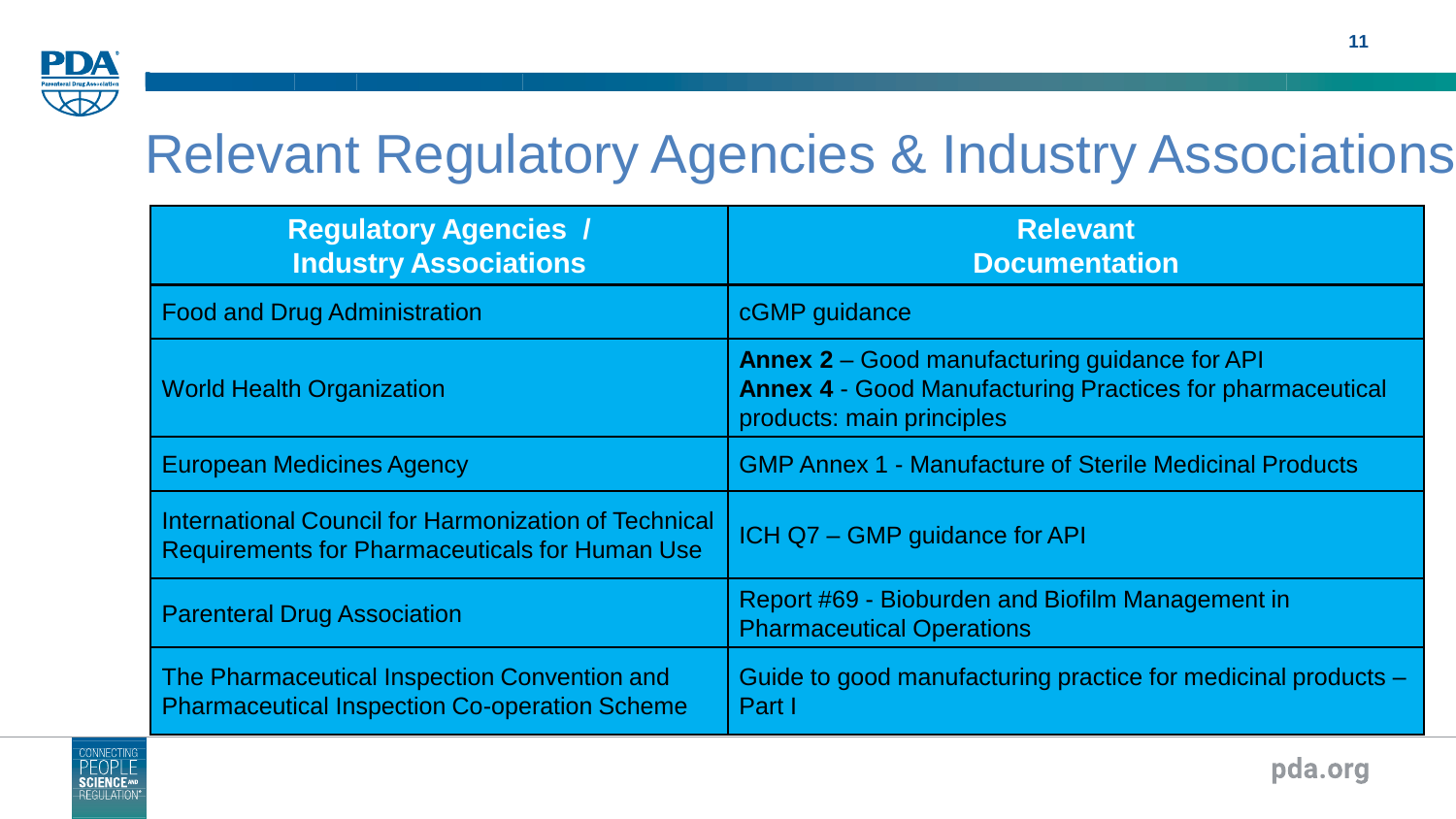

## Extracts of Relevant Requirements

| <b>Recommendations</b>                                                        | <b>Source</b>                                                                                                                                                                                                                                                                                                                                                                       |  |  |
|-------------------------------------------------------------------------------|-------------------------------------------------------------------------------------------------------------------------------------------------------------------------------------------------------------------------------------------------------------------------------------------------------------------------------------------------------------------------------------|--|--|
| <b>Contamination control</b><br>&<br>Monitoring before bioburden<br>reduction | <b>PICS/S - FDA cGMP</b> - Part $1$ §5.19 -f<br>$\bullet$<br>Use of closed system recommended from phase 1<br><b>WHO Annex 4</b><br>$\bullet$<br>• "The use of disposable sampling materials has distinct advantages"<br>WHO Annex 2 - ICH Q7A - GMP guidance for API<br>$\bullet$<br><b>EU GMP Annex 1</b><br>$\bullet$<br><b>EudraLex</b> - Vol $4$ - Part II - 2009<br>$\bullet$ |  |  |
| Operator bias elimination                                                     | <b>WHO Annex 4</b><br>$\bullet$                                                                                                                                                                                                                                                                                                                                                     |  |  |
| Representative sample                                                         | <b>FDA</b><br>$\bullet$<br><b>European Pharmacopeia - Guidelines for Sampling of Pharmaceutical</b>                                                                                                                                                                                                                                                                                 |  |  |
| Health & safety focus                                                         | <b>Products and Related Materials</b>                                                                                                                                                                                                                                                                                                                                               |  |  |
| Retained samples                                                              | <b>FDA cGMP</b> Guidance for the industry investigational drugs section F.<br>$\bullet$<br>Laboratory Controls / 1. Testing<br>2 years after expiration date / completion of trial and twice the quantity<br>$\bullet$<br>necessary to perform all tests                                                                                                                            |  |  |



**12**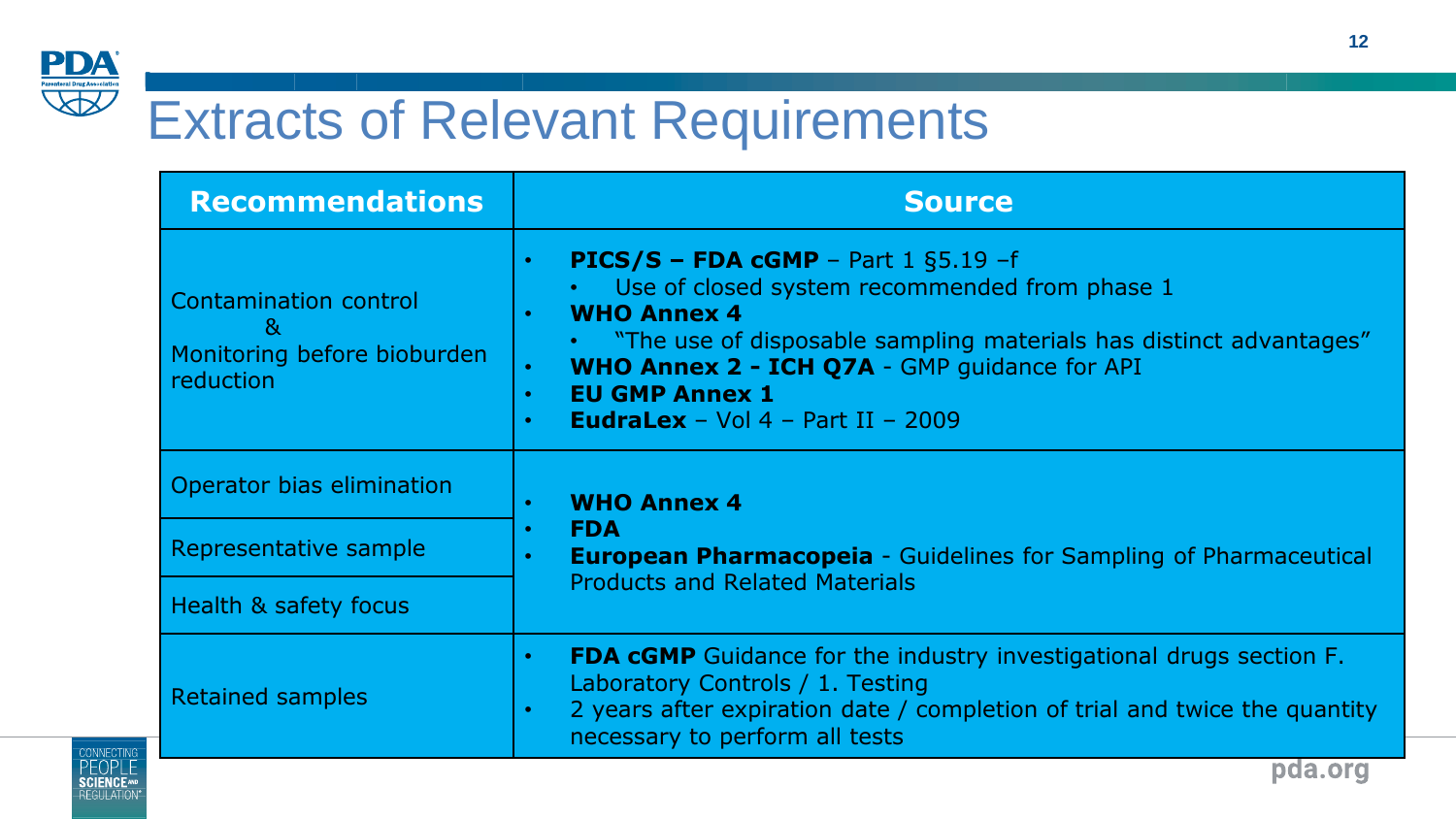

## Sampling Process & Precautions

#### **WHO Annex 4: Preparation for sampling**

- "All sampling tools and implements should be made of inert materials and kept scrupulously clean. […]."
- "The cleaning procedure used for all sampling tools and implements should be documented and recorded."
- "The use of disposable sampling material has distinct advantages"

#### **WHO Annex 4: Sampling Operations and Precaution**

"There should be a written procedure describing the sampling operation. […]. It should ensure that representative samples are taken in sufficient quantity for testing in accordance with specifications."

#### **WHO Annex 4: Storage and Retention**

"The container used to store a sample should not interact with the sampled material nor allow contamination. […]. As a general rule the container should be sealed and preferably tamperevident."



# **World Health Organization**

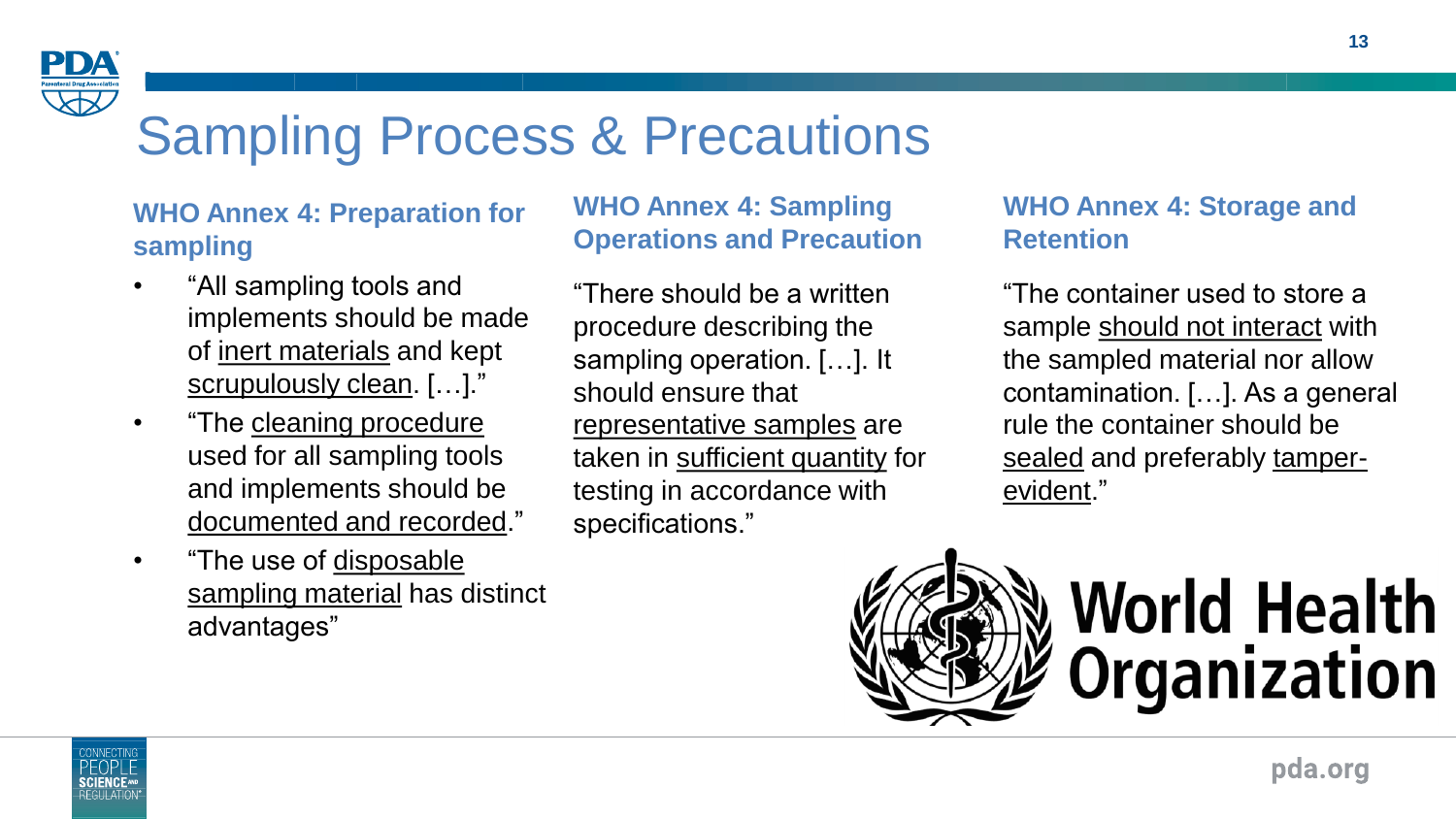

### Sampling of Pharmaceutical Products and Related Materials **FDA U.S. FOOD & DRUG**

**ADMINISTRATION** • FDA cGMP for phase 1 drugs "recommends the use of closed system to minimize the risk of contamination"

•

Guidance for the industry investigational drugs section

F. Laboratory Controls / *1. Testing*

"We recommend that the sample consist of a quantity adequate to perform additional testing or investigation if required at a later date […]. We recommend that you appropriately store and retain the samples for at least two years [...]."

• Q7A GMP guidance for manufacturing API – section C. In-process Sampling and Controls (8.3) "In-process sampling should be conducted using procedures designed to prevent contamination [...]. [...] ensure the integrity of samples after collection."

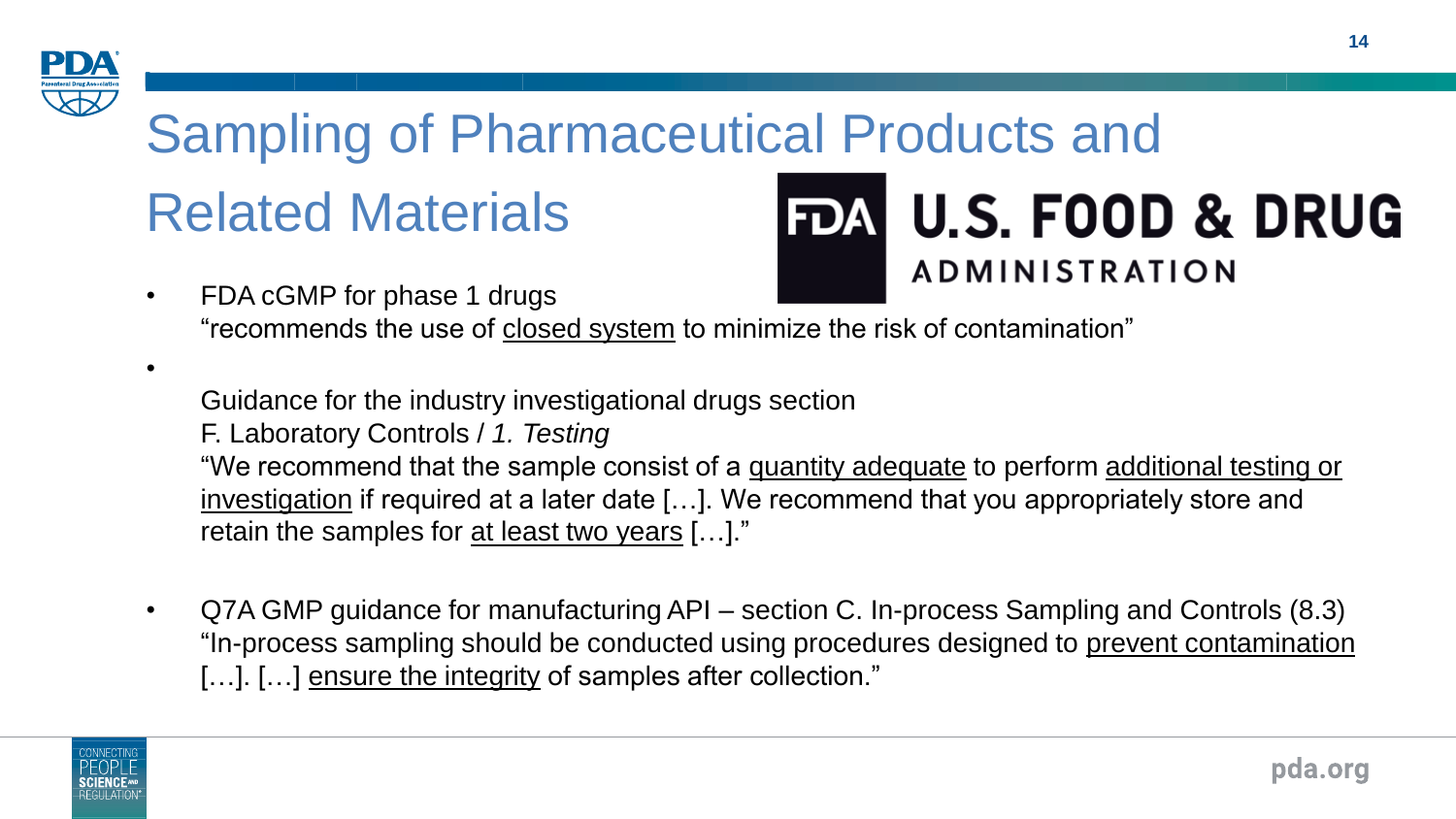

# Annex 1 EU GMP (Draft)

Regulatory requirements

**8.94 Bioburden samples should be taken from the bulk product and immediately prior to the final sterile filtration. Systems for taking samples should be designed so as not to introduce contamination.**

> **9.7 Sampling methods should not pose a risk of contamination to the manufacturing operations.**

**7.3 Non-essential processes such as product inspection and in process testing should be conducted with the crimping option there is a validated and easy disconnection in place to further treat the sample outside the clean areas wherever possible.**



pda.org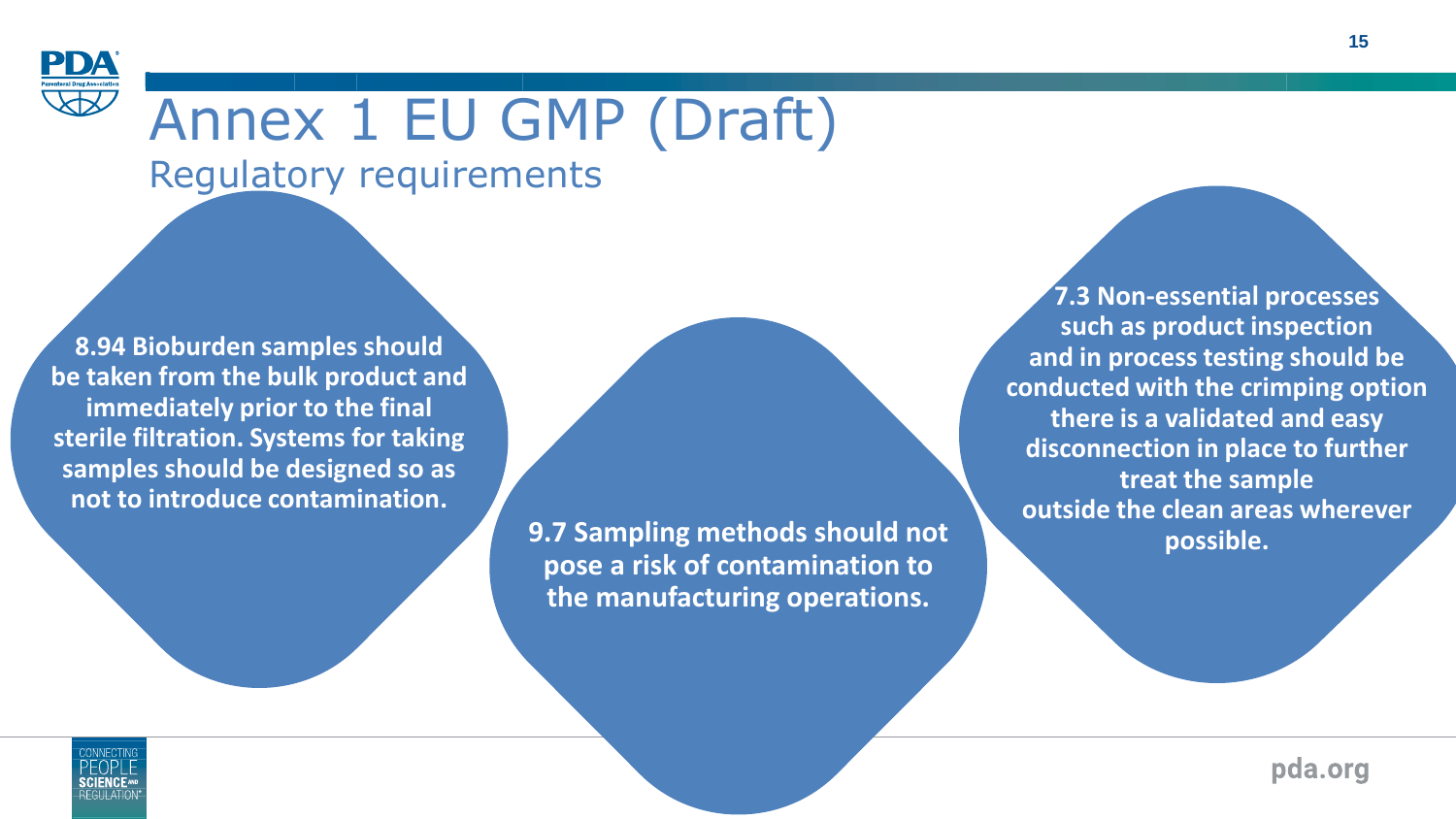

# Complexity & Risk of

# Traditional Sampling Methods



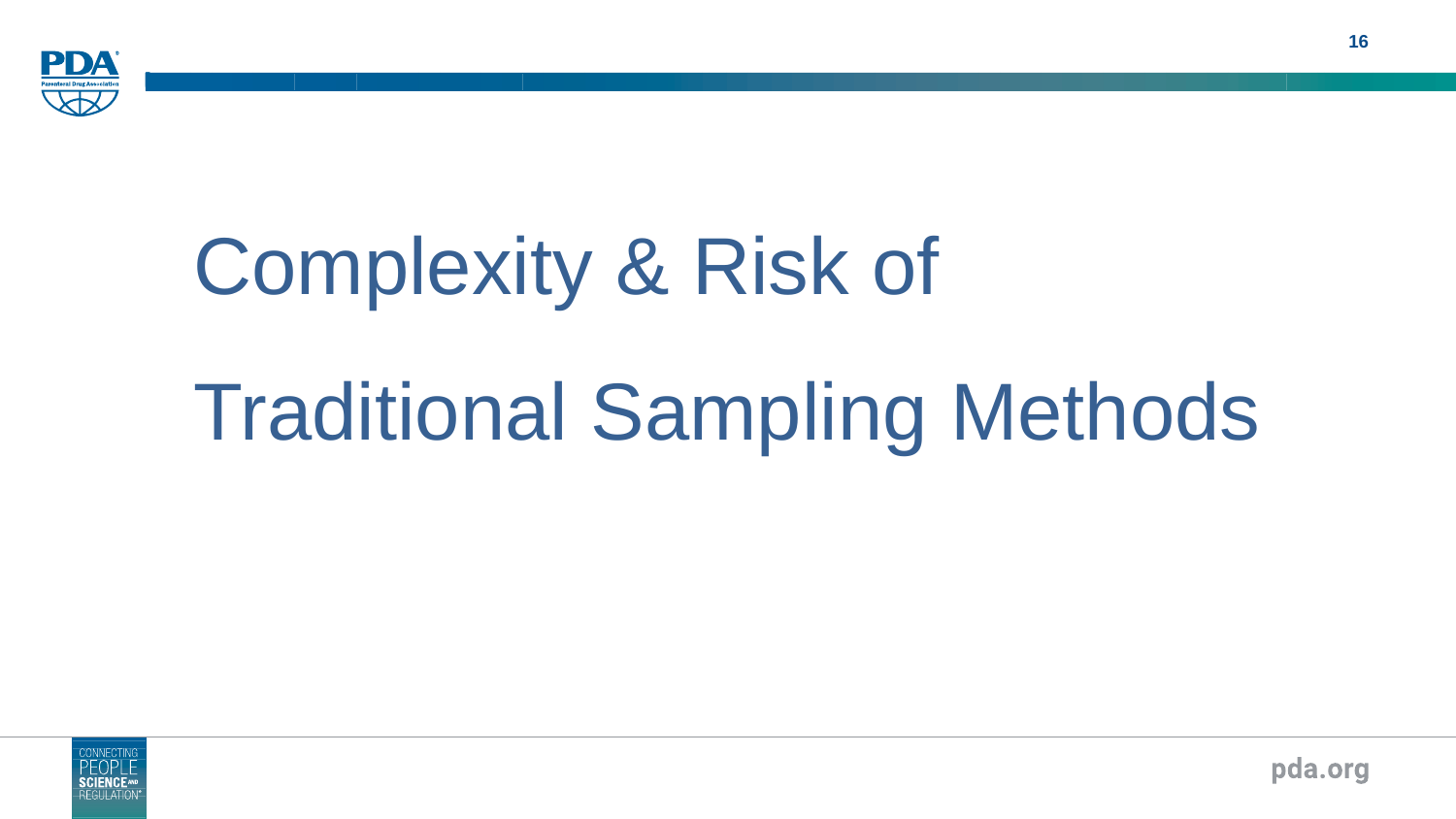### **<sup>17</sup>** 17 **What are the Ways to Sample?**

Traditional sampling: Pros, Cons and Limitations

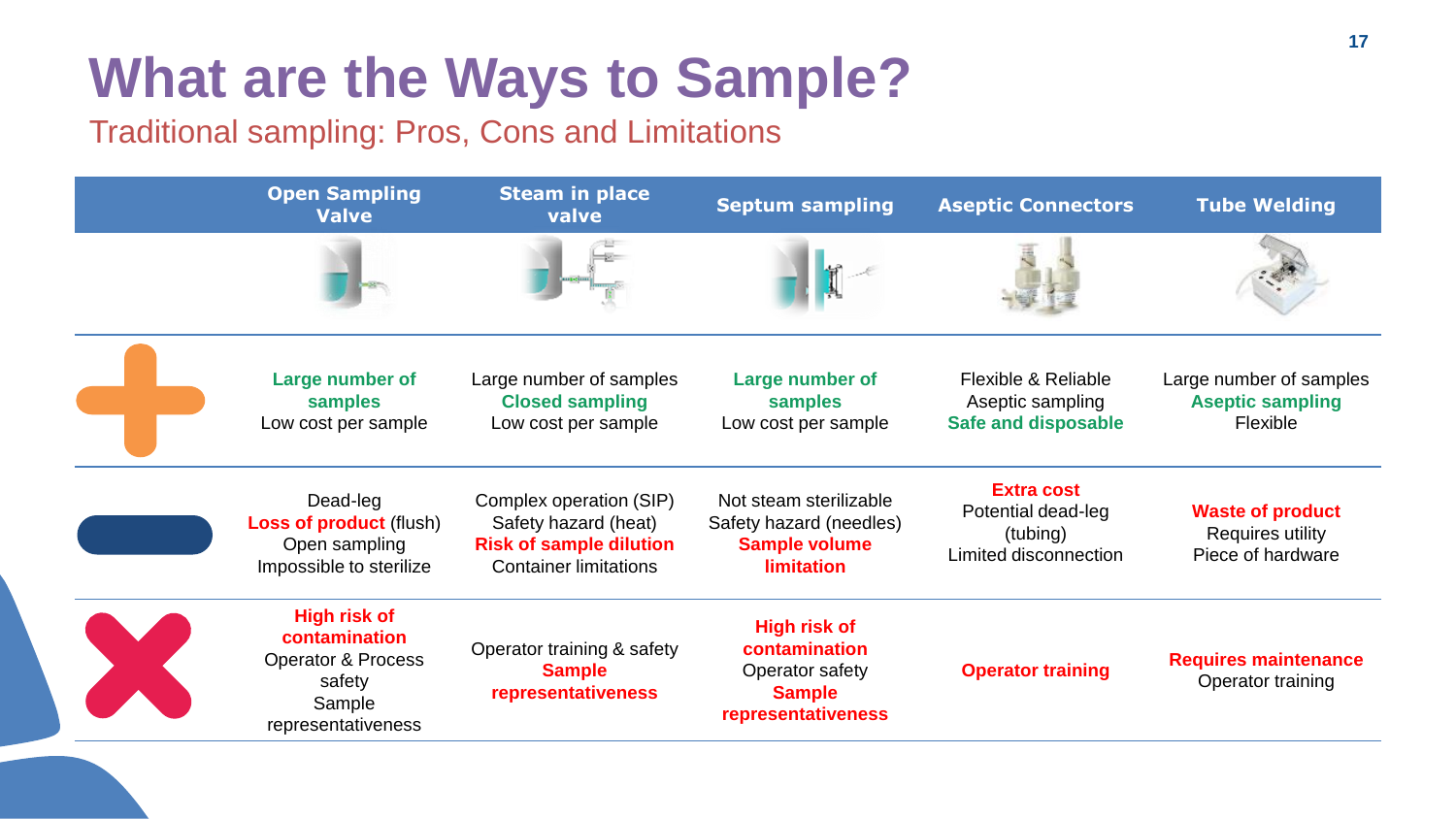

- FDA Warning letters (483) issued in 2015
- 104 Procedures designed to prevent microbiological contamination of sterile drug products not established, written or followed
- 24 Representative samples not obtained

Microbial contaminations during manufacturing

- Increases risk
- Results in enormous cost
- Requires complicated investigations to prevent reoccurrence



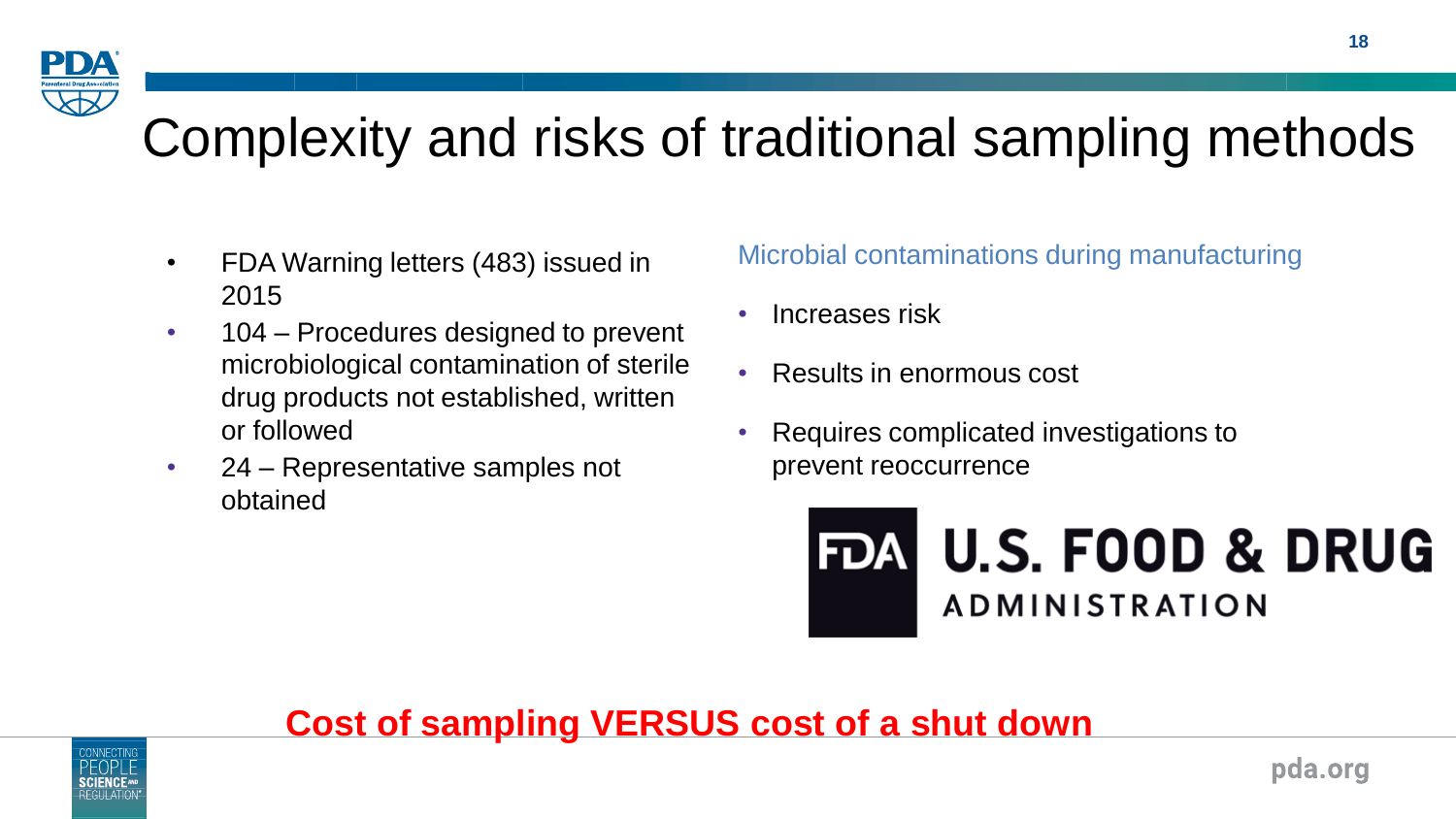

*Percent of process deviations caused by contamination*\*

*Length of time to complete an investigation*

*Operations cost*

pda.org

\*Source Langer 2013, Wiebe 2014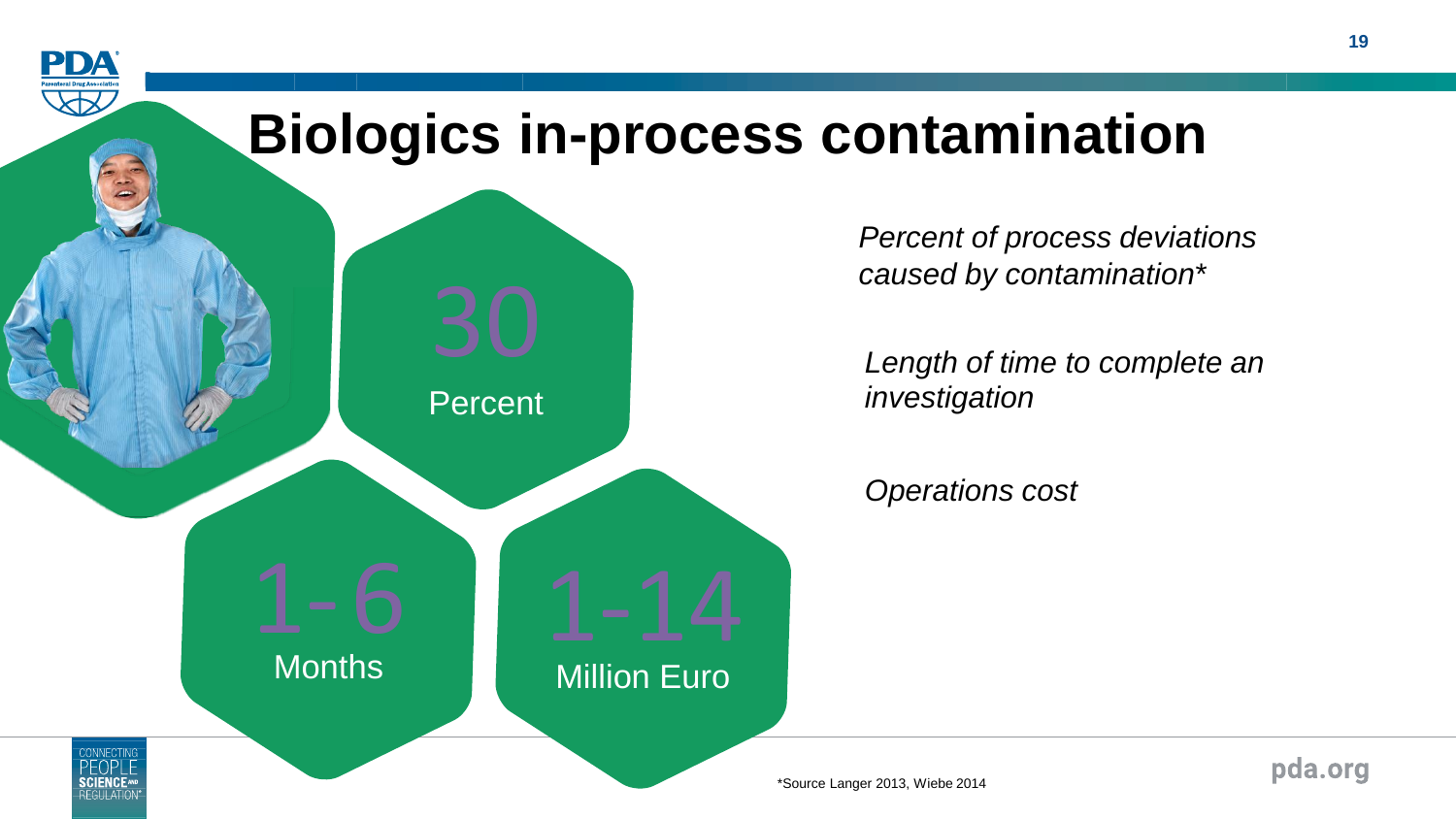

\*Source: Langer 2013, Wiebe 2014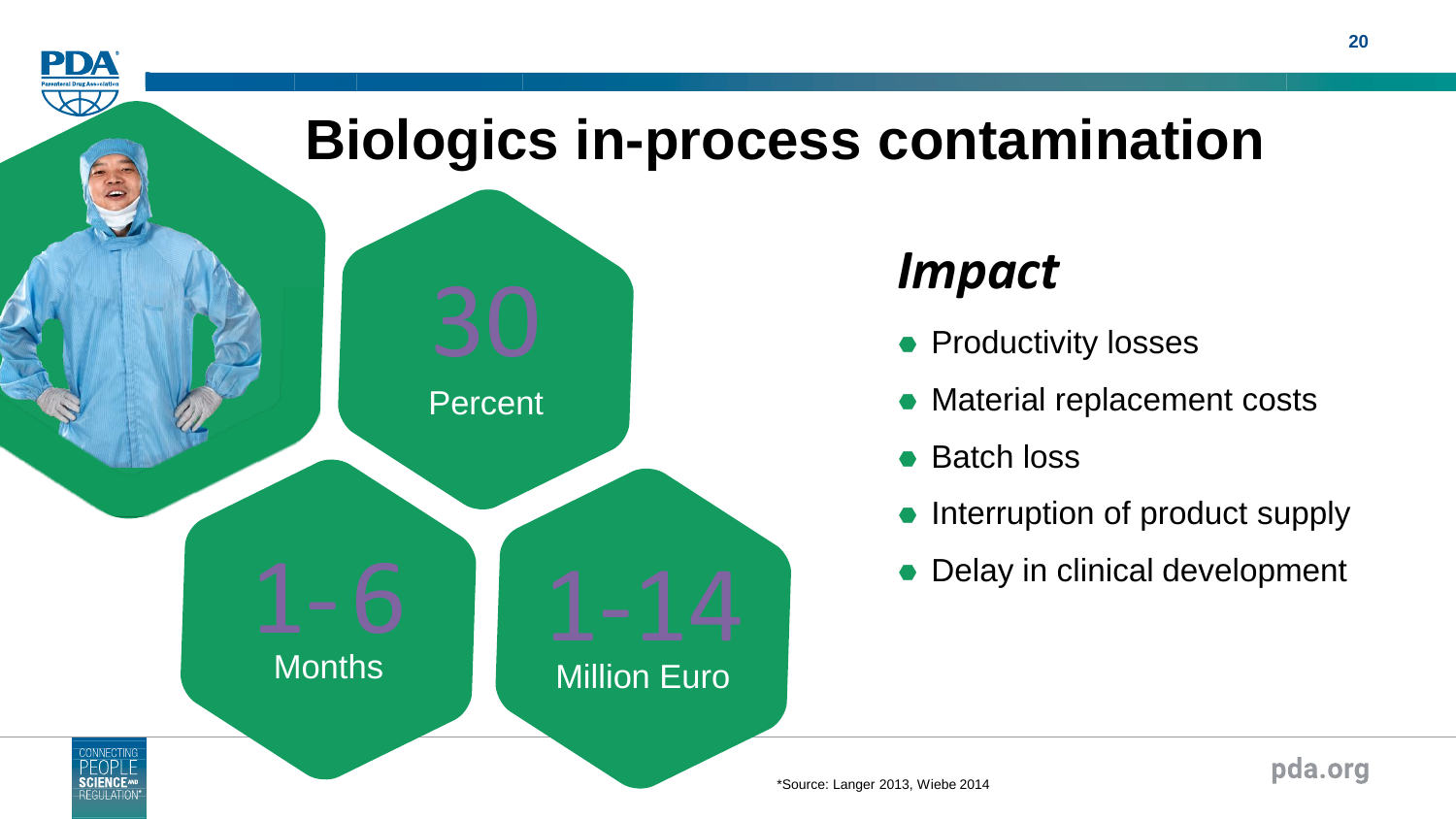

# Key considerations for Closed & Disposable sampling options



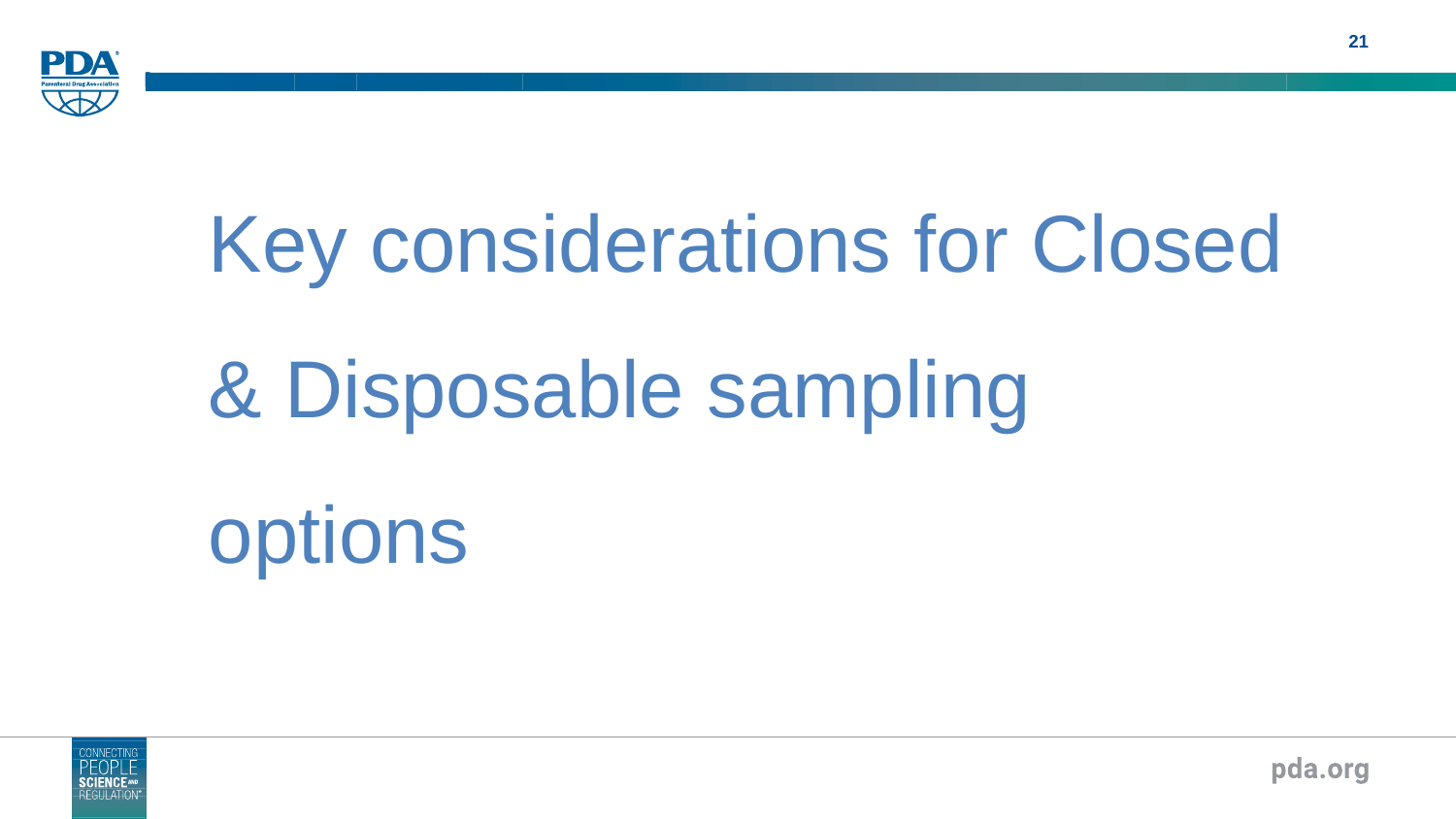

# Considerations for adopting single-use Aseptic sampling

| <b>Situations</b>                                                 | <b>Implications</b>                                                                                                     |  |  |  |
|-------------------------------------------------------------------|-------------------------------------------------------------------------------------------------------------------------|--|--|--|
| Contamination of samples<br>(out of in process<br>specifications) | Product batch on-hold<br>Internal investigations<br>Additional tests on final product                                   |  |  |  |
| Contamination of process                                          | Conflict between manufacturing and QAQC<br>Risk of remarks from regulatory inspectors                                   |  |  |  |
| Complex sampling procedure                                        | <b>Risk of false results</b><br>Frequent operator training<br>Unhappy operators<br>$\bullet$<br>Internal investigations |  |  |  |

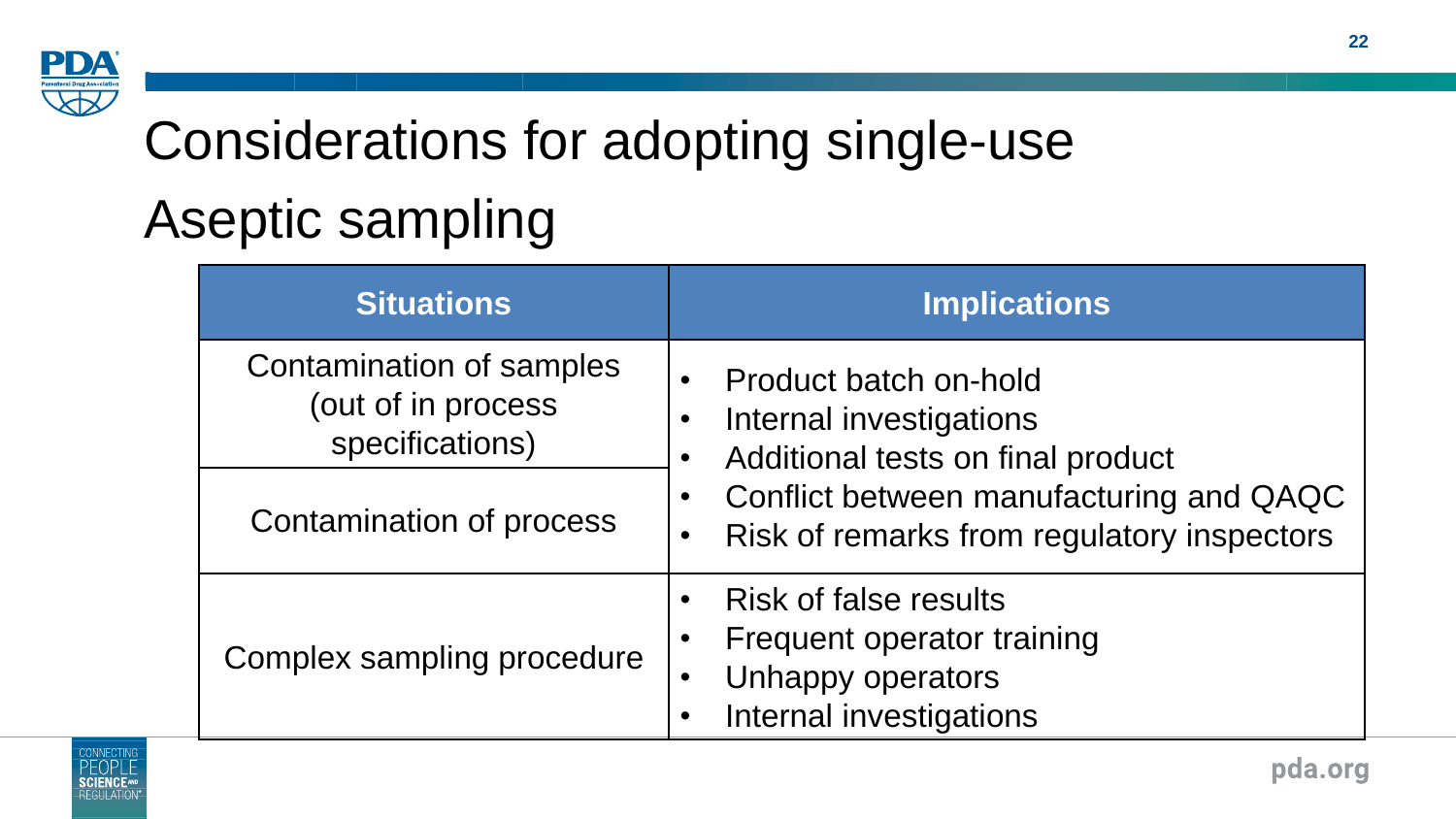

# Considerations for adopting single-use Aseptic sampling



• Inventory costs

- Scrap of batch due to contamination
- Investigations for product/ process deviations
- -

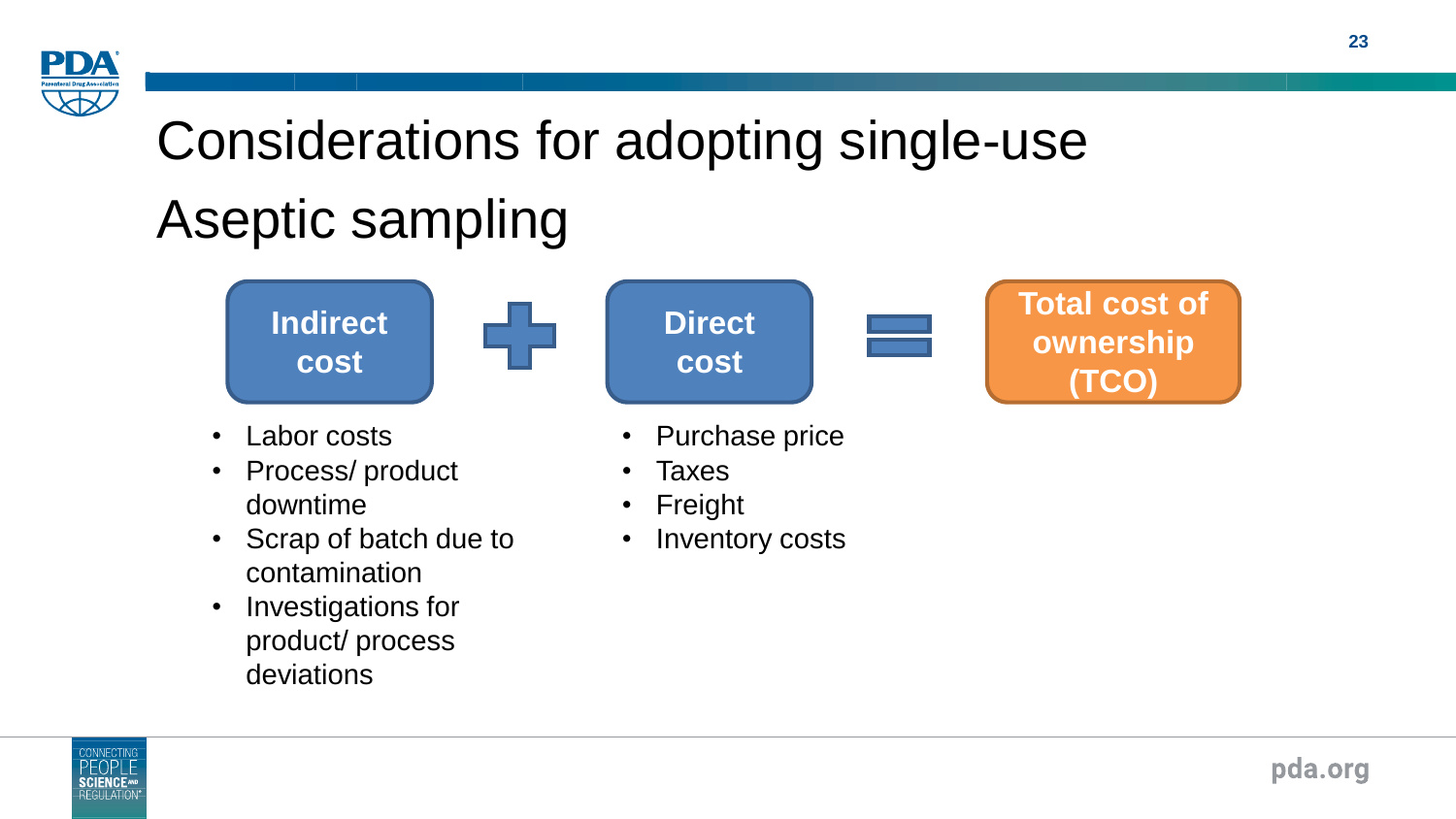### Self-assessment: Am I suitable to adopt single-use

### Aseptic sampling?

| <b>Considerations</b>                                                           | <b>Strong</b><br><b>NO</b> |                | <b>Strong</b><br><b>YES</b> | <b>Considerations</b>                                          | <b>Strong</b><br><b>NO</b> | Strong<br>YES  |   |
|---------------------------------------------------------------------------------|----------------------------|----------------|-----------------------------|----------------------------------------------------------------|----------------------------|----------------|---|
|                                                                                 |                            | $\overline{2}$ | 3                           |                                                                |                            | $\overline{2}$ | 3 |
| It is difficult to implement changes to<br>my infrastructure (e.g. piping).     |                            |                |                             | There is high risk of bio-<br>contamination in my process.     |                            |                |   |
| There are challenges to conduct<br>cleaning validation.                         |                            |                |                             | My current sampling method has<br>risk of cross-contamination. |                            |                |   |
| My operators are very familiar with<br>plastic components in the process.       |                            |                |                             | I need to collect samples anywhere.                            |                            |                |   |
| I have limited process time to<br>prepare sampling assemblies<br>(traditional). |                            |                |                             | I need to collect large numbers of<br>samples.                 |                            |                |   |
| I have limited cycle time. I need<br>quick turnaround between batches.          |                            |                |                             | I require a varied range of sampling<br>containers.            |                            |                |   |
| I am concerned about operator<br>safety.                                        |                            |                |                             | My process is sensitive to price.                              |                            |                |   |
| I have limited resources for operator<br>training.                              |                            |                |                             |                                                                |                            |                |   |



**PDA**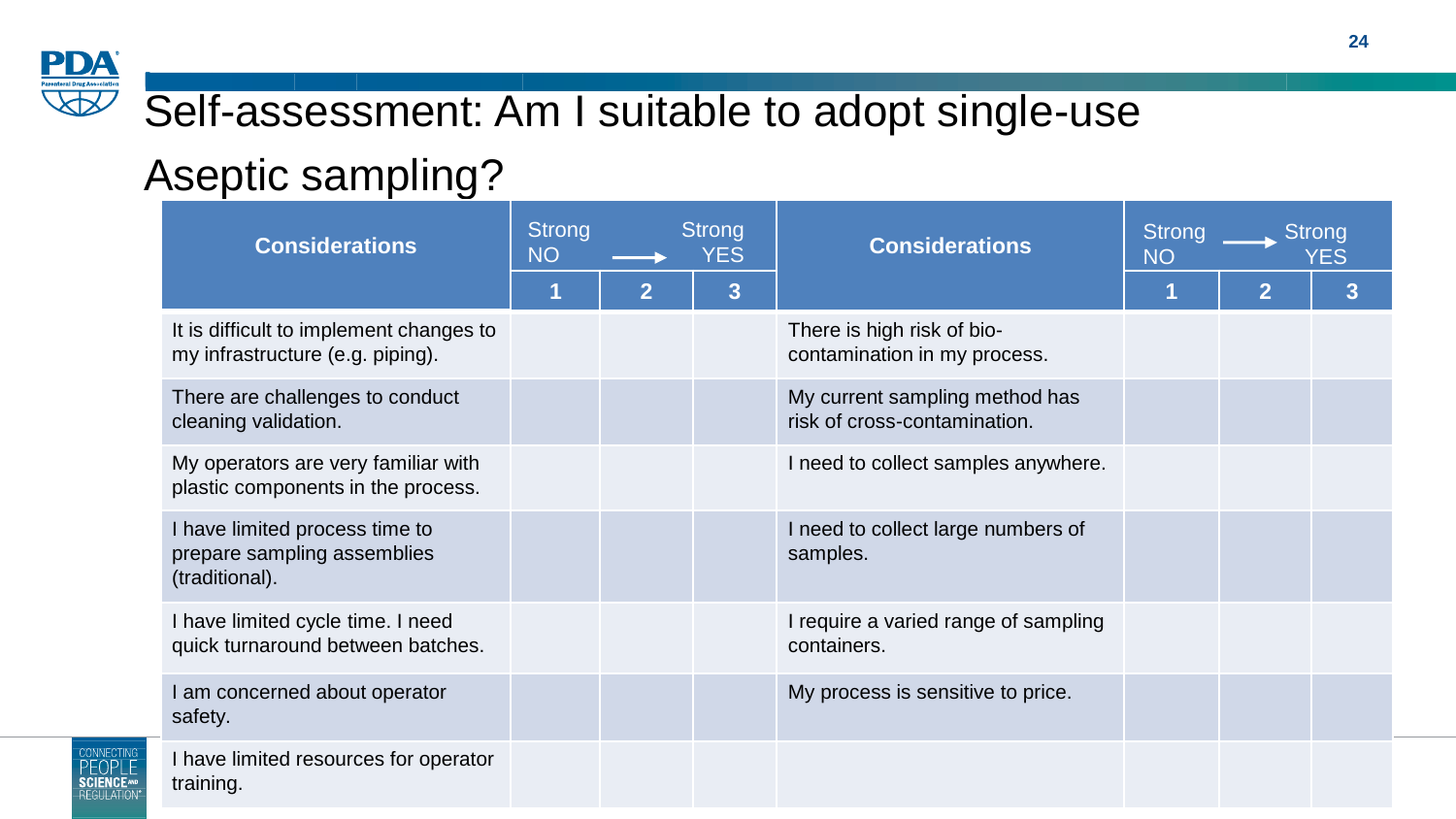

Sterile sampling value assessment **Case study example**

# **Key facts**

#### **Background**

Replace standard open sampling with NovaSeptum® sterile sampling assembly

#### **Outcome**

# <sup>400</sup> 10% **Autoclave cycles eliminated** Overall cost reduction

62% **Reduced labor hours**

35% **Reduced product loss during sampling**

80% **Reduced deviation costs**

[NovaSeptum](https://www.youtube.com/watch?v=lo7Q6qi0XL4) Total Cost of **Ownership** [Youtube](https://www.youtube.com/watch?v=lo7Q6qi0XL4) Video

pda.org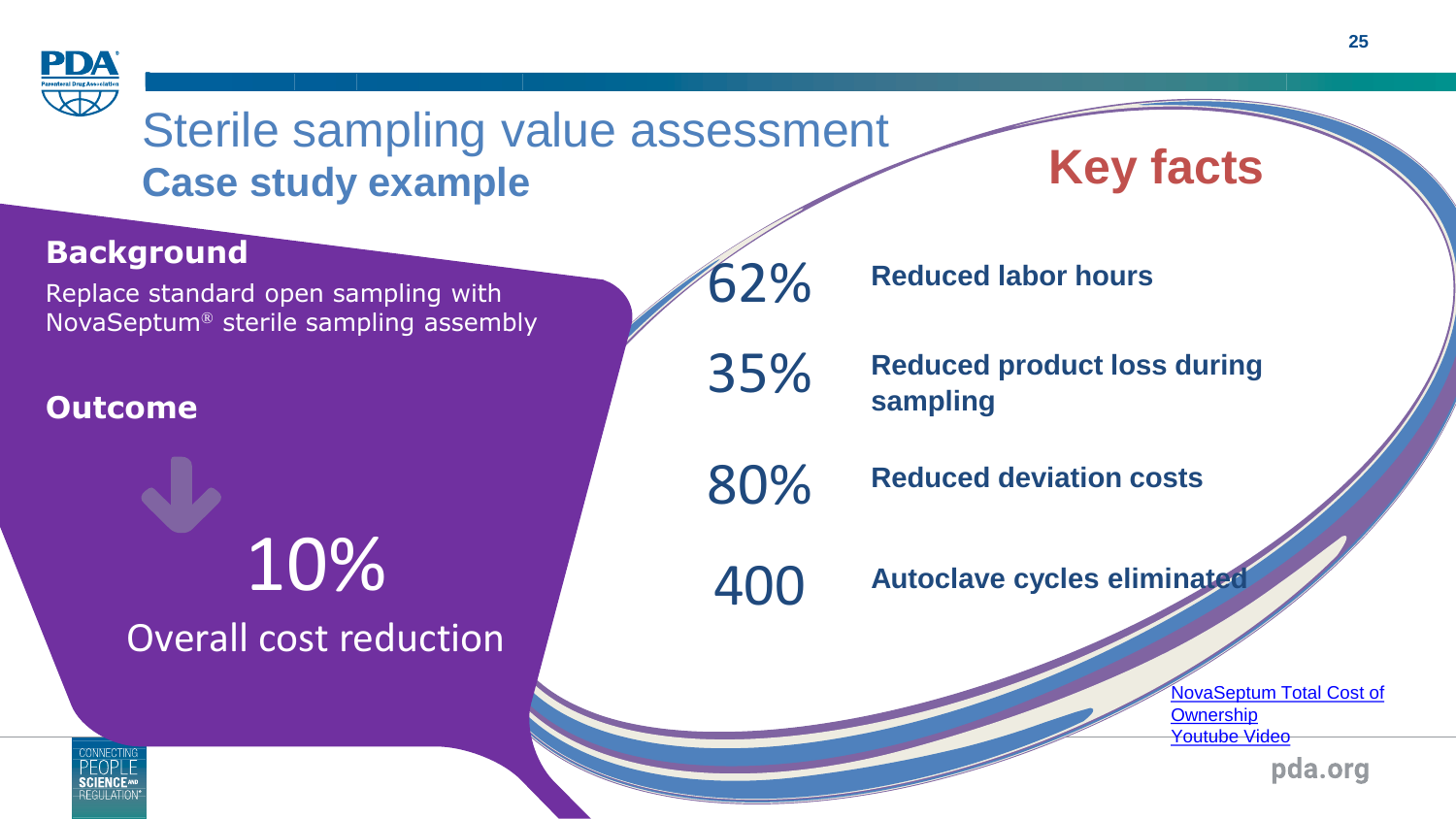

- **There are complexity and heightened risks in using traditional sampling methods.**
- **Regulatory recommendations are in place and single-use aseptic sampling could help meet/exceed those corresponding needs.**
- **There are several key considerations to design/optimize your sampling plan.**